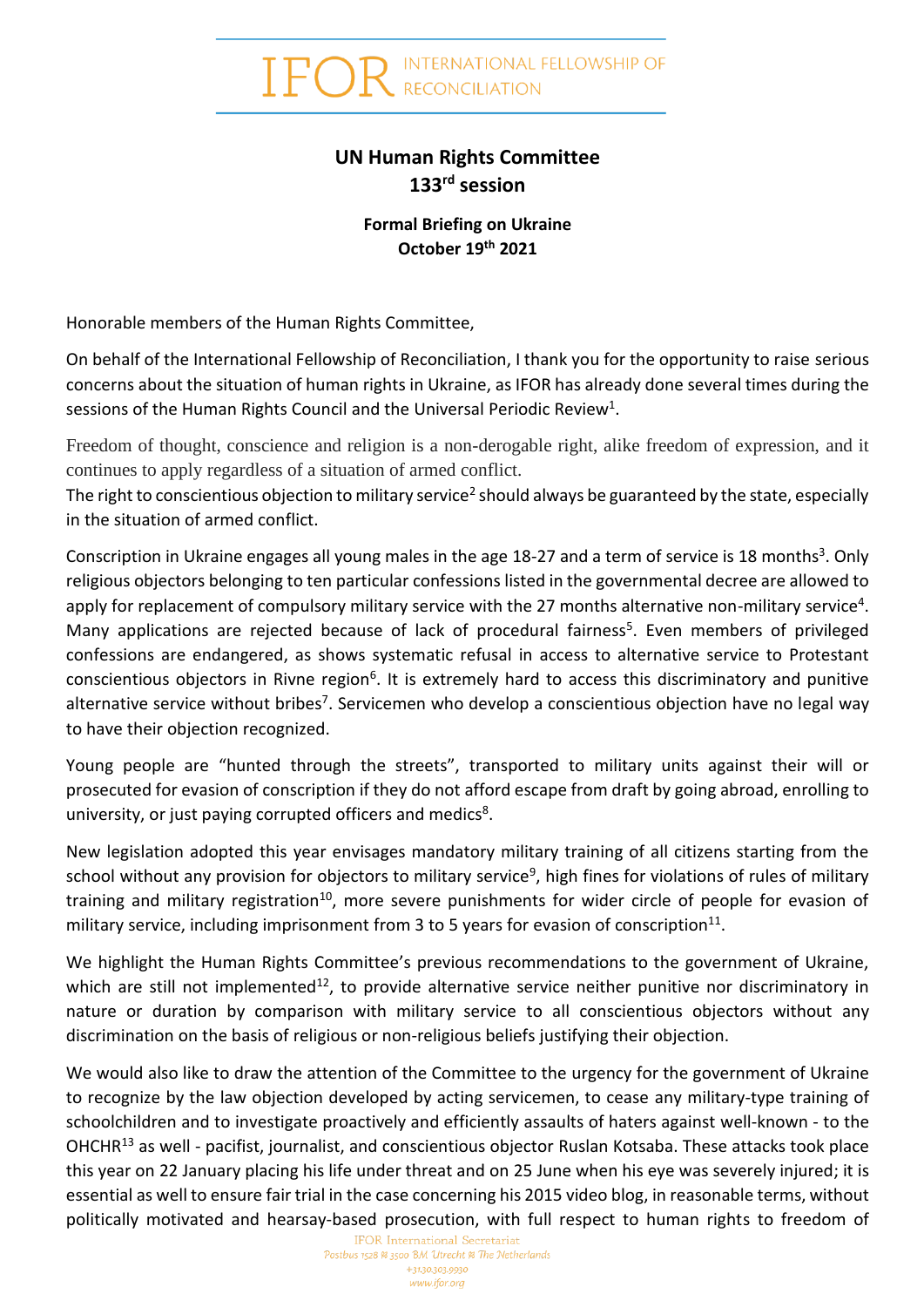## $\text{FOR}^{\text{INTERNATIONAL FELLOWSHIP OF}}$

expression and freedom of thought, conscience and religion<sup>14</sup>. Individuals should not be persecuted and jailed for their refusal to kill, and the state should not obstruct public discussion and media pluralism by closing any space for peace advocacy and anti-militarism, nor should it allow violent groups to do so with targeted attacks.

More details on the above issues are provided in the IFOR report submitted to the Committee for this  $s$ ession $^{15}$ .

IFOR wishes the members of this Committee a good and productive working session.

Thank you.

[http://www.ifor.org/news/2021/1/26/ifor-speaks-at-the-un-human-rights-council-on-the-right-to-conscientious-objection-in-](http://www.ifor.org/news/2021/1/26/ifor-speaks-at-the-un-human-rights-council-on-the-right-to-conscientious-objection-in-ukraine)

<https://www.ohchr.org/Documents/Countries/UA/31stReportUkraine-en.pdf> (para. 79)

<sup>7</sup> E.g.: Khmelnytsky City District Court of Khmelnytsky Region decision of 1 June 2020 in criminal case No 12020240000000100 indicating that in May 2020 the director of the division of professional adaptation of participants of anti-terrorist operation, joint forces operation, and alternative service of the Khmelnytskyi Oblast State Administration was arrested for extortion of \$1000 bribe, a box of candies and coffee for retroactive registration of late application for alternative service and ensuring approval of the application (in Ukrainian)[, https://reyestr.court.gov.ua/Review/89607664](https://reyestr.court.gov.ua/Review/89607664)

<sup>8</sup> Conscientious Objection to Military Service in Europe 2020, [https://ebco-beoc.org/sites/ebco](https://ebco-beoc.org/sites/ebco-beoc.org/files/attachments/2021-02-15-EBCO_Annual_Report_2020.pdf)[beoc.org/files/attachments/2021-02-15-EBCO\\_Annual\\_Report\\_2020.pdf;](https://ebco-beoc.org/sites/ebco-beoc.org/files/attachments/2021-02-15-EBCO_Annual_Report_2020.pdf) also, OHCHR documented cases of arbitrary detention in Kharkiv in the context of conscription into the Ukrainian armed forces, [https://www.ohchr.org/Documents/Countries/UA/ReportUkraine16May-15Aug2019\\_EN.pdf](https://www.ohchr.org/Documents/Countries/UA/ReportUkraine16May-15Aug2019_EN.pdf) (para. 49)

<sup>9</sup> Article 6 of the Law "On the Fundamentals of National Resistance" of 16 July 2021 (in Ukrainian: [https://zakon.rada.gov.ua/laws/show/1702-20#Text\)](https://zakon.rada.gov.ua/laws/show/1702-20#Text), para. 2, 3: "General military training of citizens of Ukraine consists in mastering basic general military knowledge, practical skills and abilities and is divided into initial and basic training. Initial training is organized by the central executive body, which ensures the formation and implementation of state policy in the field of education and science, together with the Ministry of Defense of Ukraine and is conducted in general secondary education institutions. In summer, military and patriotic training is conducted in the form of games in summer camps"; note that children go to "general secondary education institutions" at 6-7 years of age because primary and secondary education is combined, and even secondary education starts at 10-11 years of age, [https://en.wikipedia.org/wiki/Education\\_in\\_Ukraine](https://en.wikipedia.org/wiki/Education_in_Ukraine) ; "military-patriotic education" is part of the program of national-patriotic education for the period up to 2025, adopted by the Government [https://www.kmu.gov.ua/en/news/uryad-zatverdiv-pershu-v-ukrayini-derzhavnu-cilovu-socialnu-programu-nacionalno](https://www.kmu.gov.ua/en/news/uryad-zatverdiv-pershu-v-ukrayini-derzhavnu-cilovu-socialnu-programu-nacionalno-patriotichnogo-vihovannya-na-period-do-2025-roku)[patriotichnogo-vihovannya-na-period-do-2025-roku](https://www.kmu.gov.ua/en/news/uryad-zatverdiv-pershu-v-ukrayini-derzhavnu-cilovu-socialnu-programu-nacionalno-patriotichnogo-vihovannya-na-period-do-2025-roku)

<sup>&</sup>lt;sup>1</sup><http://www.ifor.org/s/HRC35-IFOR-Item-10-Ukraine.pdf>;

<https://www.facebook.com/InternationalFellowshipofReconciliation/posts/2737520579793130>;

[ukraine](http://www.ifor.org/news/2021/1/26/ifor-speaks-at-the-un-human-rights-council-on-the-right-to-conscientious-objection-in-ukraine) ; [http://www.ifor.org/news/2021/7/13/ifor-speaks-on-refuse-to-war-and-conscientiousobjection-in-ukraine-at-the-](http://www.ifor.org/news/2021/7/13/ifor-speaks-on-refuse-to-war-and-conscientiousobjection-in-ukraine-at-the-47th-un-human-rights-council)[47th-un-human-rights-council](http://www.ifor.org/news/2021/7/13/ifor-speaks-on-refuse-to-war-and-conscientiousobjection-in-ukraine-at-the-47th-un-human-rights-council)

<sup>&</sup>lt;sup>2</sup> Conscientious objection to military service,

<https://www.ohchr.org/EN/Issues/RuleOfLaw/Pages/ConscientiousObjection.aspx>

<sup>&</sup>lt;sup>3</sup> Law of Ukraine "On military duty and military service" <https://zakon.rada.gov.ua/laws/show/2232-12#Text>

<sup>4</sup> "Provisions on the procedure for alternative (non-military) service" and "List of religious organizations whose beliefs do not allow the use of weapons", URL: <https://zakon.rada.gov.ua/laws/show/2066-99-%D0%BF#Text>

 $5$  E.g.: at least 20% of applications for alternative service are usually declined referring to untimeliness – see EBCO report [\(https://ebco-beoc.org/sites/ebco-beoc.org/files/attachments/2021-02-15-EBCO\\_Annual\\_Report\\_2020.pdf\)](https://ebco-beoc.org/sites/ebco-beoc.org/files/attachments/2021-02-15-EBCO_Annual_Report_2020.pdf), infra note 8; this is caused by late issuing presidential decrees on terms of conscription contrary to the law, as mentioned European Association of Jehovah's Witnesses in its Submission to the UN Human Rights Committee, 2019, [https://tbinternet.ohchr.org/Treaties/CCPR/Shared%20Documents/UKR/INT\\_CCPR\\_ICO\\_UKR\\_36874 \\_E.pdf](https://tbinternet.ohchr.org/Treaties/CCPR/Shared%20Documents/UKR/INT_CCPR_ICO_UKR_36874%20_E.pdf)

 $6$  Recently nine Protestant conscientious objectors in Rivne region, some from Protestant families in second or third generation, were not allowed to conduct non-military service. Protestants are not represented in the local state administration's body administering alternative service, and these nine Protestant objectors were questioned in their knowledge of the Bible by representative of the church which openly support conscription, the fact raising doubts in objectiveness of procedure of legal recognition of conscientious objection. This happened after UN Human Rights Monitoring Mission in Ukraine noted with concern that local authorities in the same region have failed to provide access to alternative non-military service to a group of parishioners, referring to a "lack of vacant positions".